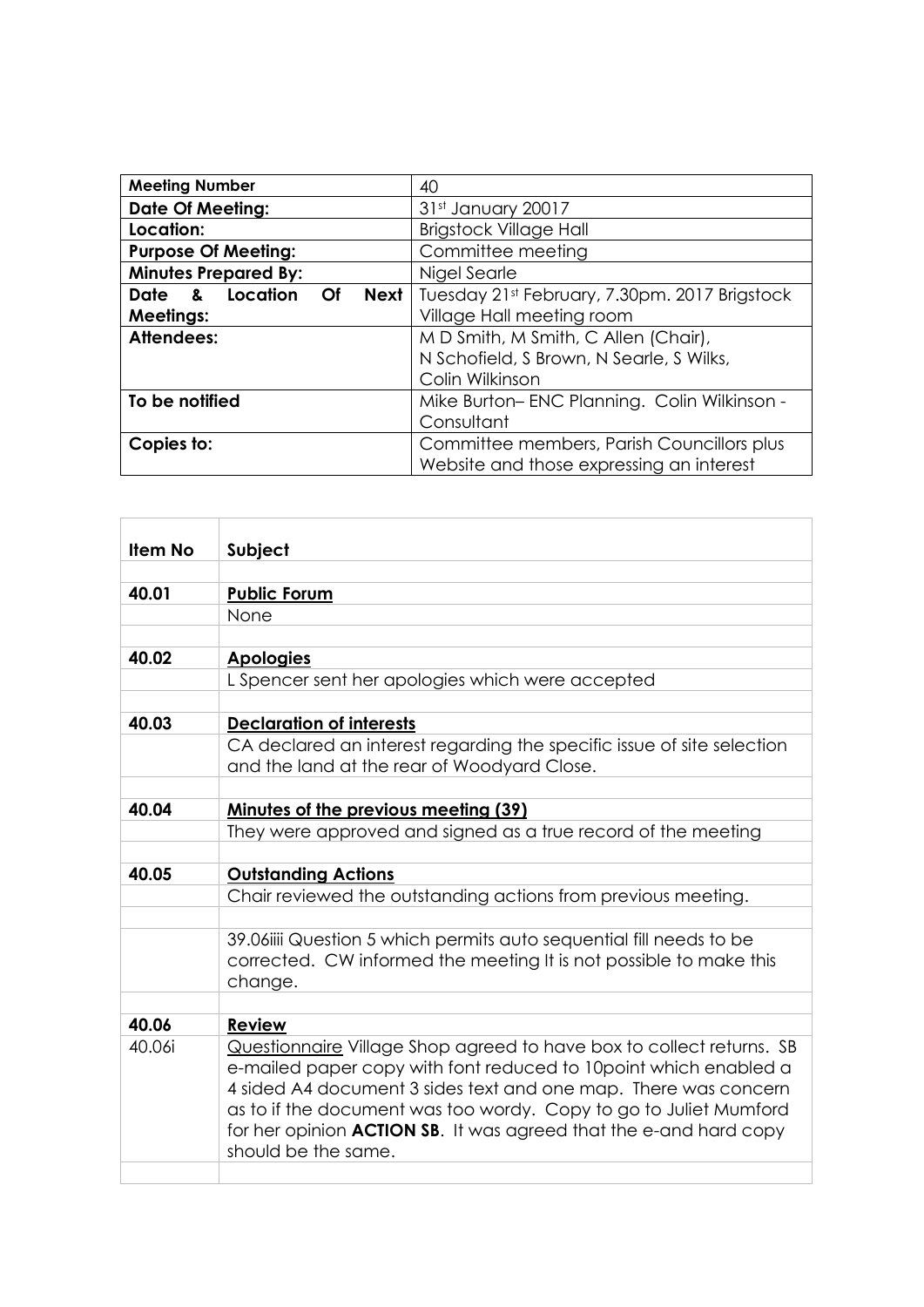| 40.06ii            | Questionnaire to be posted to those in parish who do not receive a<br>hand delivered copy                                                                                                                                                                                                                                                                                                                                  |
|--------------------|----------------------------------------------------------------------------------------------------------------------------------------------------------------------------------------------------------------------------------------------------------------------------------------------------------------------------------------------------------------------------------------------------------------------------|
|                    |                                                                                                                                                                                                                                                                                                                                                                                                                            |
| 40.06iii           | $Q/A$ signed off.                                                                                                                                                                                                                                                                                                                                                                                                          |
|                    |                                                                                                                                                                                                                                                                                                                                                                                                                            |
| 40.06iiii          | Envelope signed off.                                                                                                                                                                                                                                                                                                                                                                                                       |
|                    |                                                                                                                                                                                                                                                                                                                                                                                                                            |
| 40.06v             | Update on developers CW spoken with Stanion Road site developers<br>who are OK for the meeting. Kier Homes Woodyard site (East) OK for<br>meeting. Woodyard site (West) there are issues. Lyveden Road site,<br>Grace Homes have an interest. There is a question, should the<br>Grafton Road site be included as a development site.                                                                                      |
|                    |                                                                                                                                                                                                                                                                                                                                                                                                                            |
| 40.06vi            | <b>ACTION CW</b> to draft a letter to all potential site owners/developers<br>which will be circulated from the parish council regarding the public<br>meeting <b>ACTION NJS</b> . Included in the correspondence will be a<br>request for them to give an outline of the proposed development<br>area of the site to be developed and the proposed outline housing<br>mix and approximate delivery timeframe of the site. |
|                    |                                                                                                                                                                                                                                                                                                                                                                                                                            |
| 40.07              | <b>Set New Priorities/Actions</b>                                                                                                                                                                                                                                                                                                                                                                                          |
| 40.07i             | NPS to update the Project Plan and establish the realistic timescales<br>for adoption of the NP ACTION NPS                                                                                                                                                                                                                                                                                                                 |
|                    |                                                                                                                                                                                                                                                                                                                                                                                                                            |
| 40.07ii            | Developers to provide outline of proposal by 21 <sup>st</sup> march so they can<br>be included on the map with the questionnaire.                                                                                                                                                                                                                                                                                          |
|                    |                                                                                                                                                                                                                                                                                                                                                                                                                            |
| 40.07iii           | CW Cannot attend the 23rd April meeting. The hall has been booked<br>and the public drop-in session will be between 3 and 5, with the hall<br>open for developers to set up from 2 o'clock                                                                                                                                                                                                                                 |
|                    |                                                                                                                                                                                                                                                                                                                                                                                                                            |
| 40.07iiii          | Gaps in plan to be identified CW ACTION and allocate (next<br>meeting) so the plan excluding development sites can be<br>completed as a final draft.                                                                                                                                                                                                                                                                       |
|                    |                                                                                                                                                                                                                                                                                                                                                                                                                            |
| 40.07 <sub>v</sub> | <b>CW ACTION</b> to send OS map to NPS so the proposed buffer zone can<br>be added. NPS ACTION                                                                                                                                                                                                                                                                                                                             |
|                    |                                                                                                                                                                                                                                                                                                                                                                                                                            |
|                    |                                                                                                                                                                                                                                                                                                                                                                                                                            |
| 40.07vi            | NPS to speak with Ed Norris at ENC regarding the provisioning of maps<br>for the plan <b>ACTION NPS</b>                                                                                                                                                                                                                                                                                                                    |
|                    |                                                                                                                                                                                                                                                                                                                                                                                                                            |